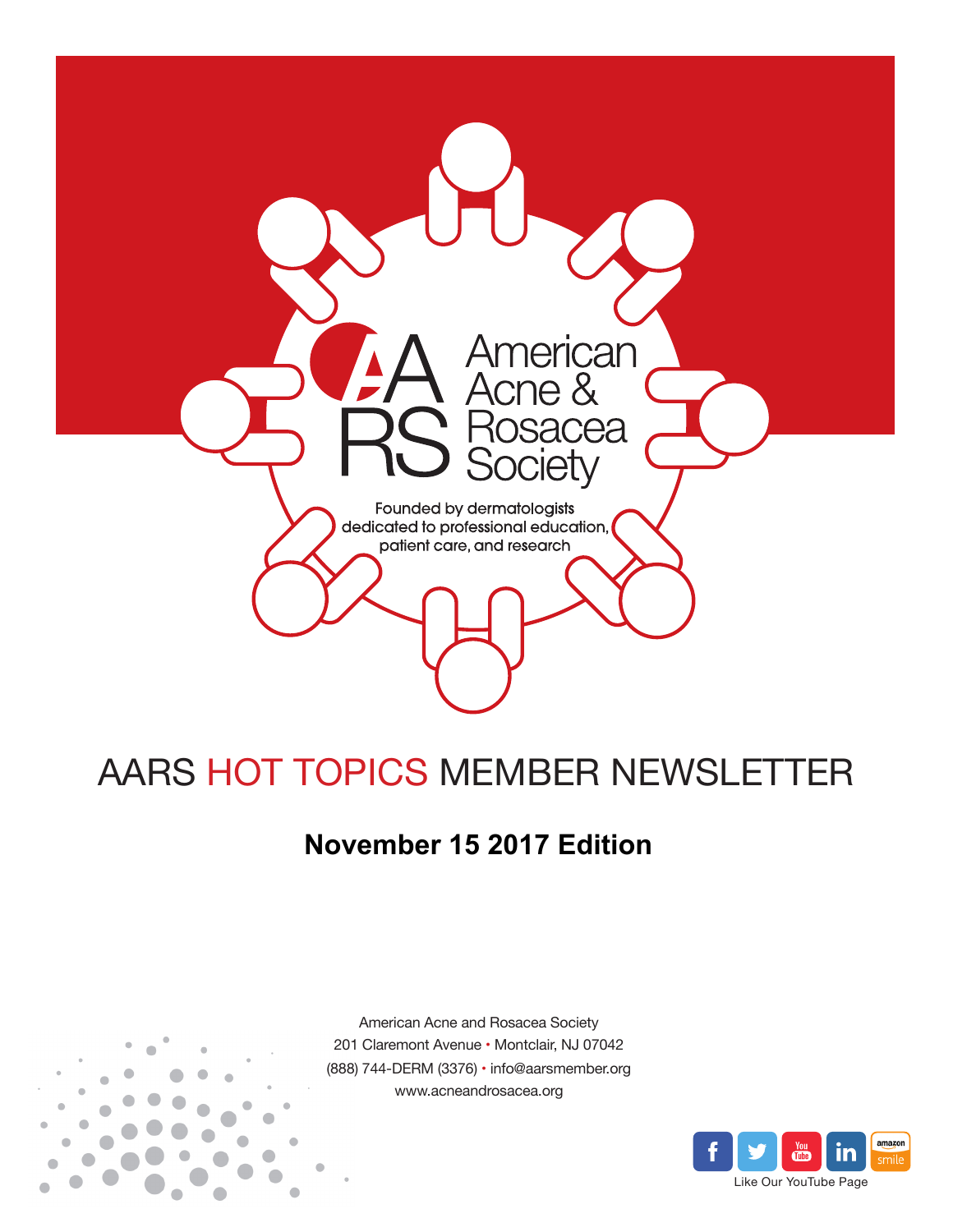

American Acne & Rosacea Society Member Newsletter | www.acneandrosacea.org

#### **TABLE OF CONTENTS**

#### **Industry News**

[Former pharma exec nominated for top HHS post. .................................................2](#page-2-0) [BioPharmX receives concurrence from FDA on phase 3 acne study plans](#page-2-1) ..............3 **New Medical Research**

[MABp1 targeting interleukin-1alpha for moderate to](#page-3-0) severe hidradenitis..................3 [Heritability and GWAS analyses of acne in australian adolescent twins...................4](#page-4-0) [PPARγ Pro12Ala and C161T polymorphisms in patients with acne vulgaris](#page-4-1) ............4 [The antimicrobial effect of CEN1HC-Br against propionibacterium acnes](#page-5-0) ................5 [Real-world efficacy of azelaic acid 15% gel for the reduction of inflammatory..........5](#page-5-1) [Standard classification and pathophysiology of rosacea: The 2017 update](#page-5-2) ..............5 [Towards global consensus on core outcomes for hidradenitis suppurativa](#page-6-0) ..............6 [Efficacy of microneedling with 70% glycolic acid peel vs microneedling alone](#page-6-1) .........6 Antibacterial activity of gold nanorods [against staphylococcus aureus.....................7](#page-7-0) [IL-36 in hidradenitis suppurativa: Evidence for a distinctive pro-inflammatory..........7](#page-7-1)

#### **Clinical Reviews**

[Targeted treatments for hidradenitis suppurativa: A review of the current](#page-8-0) ................8 [Role of topical oxymetazoline for management of erythematotelangiectatic.............8](#page-8-1) [Assessing the need for a comprehensive acne quality-of-life scale](#page-9-0) ..........................9 [Visually augmented targeted combination light therapy for acne vulgaris.................9](#page-9-1) [Evidence-based update on rosacea comorbidities and their common](#page-9-2) ......................9 [Hidradenitis suppurativa and diabetes mellitus: A systematic review](#page-10-0) .....................10 [Obesity and risk for incident rosacea in US women](#page-10-1) ................................................10 Severe rosacea: A case report [................................................................................10](#page-10-2) [Review of current immunologic therapies for hidradenitis suppurativa](#page-11-0) ...................11 **Patient Communication / Counseling**

[Association of resilience with depression and health-related quality of life.............11](#page-11-1) [Pain, psychological comorbidities, disability, and impaired qualify of life](#page-12-0) ................12

*We encourage you to invite your colleagues and patients to get active in the American Acne & Rosacea Society! Visit www.acneandrosacea.org to become member and donate now on www.acneandrosacea.org/ donate to continue to see a change in acne and rosacea.*

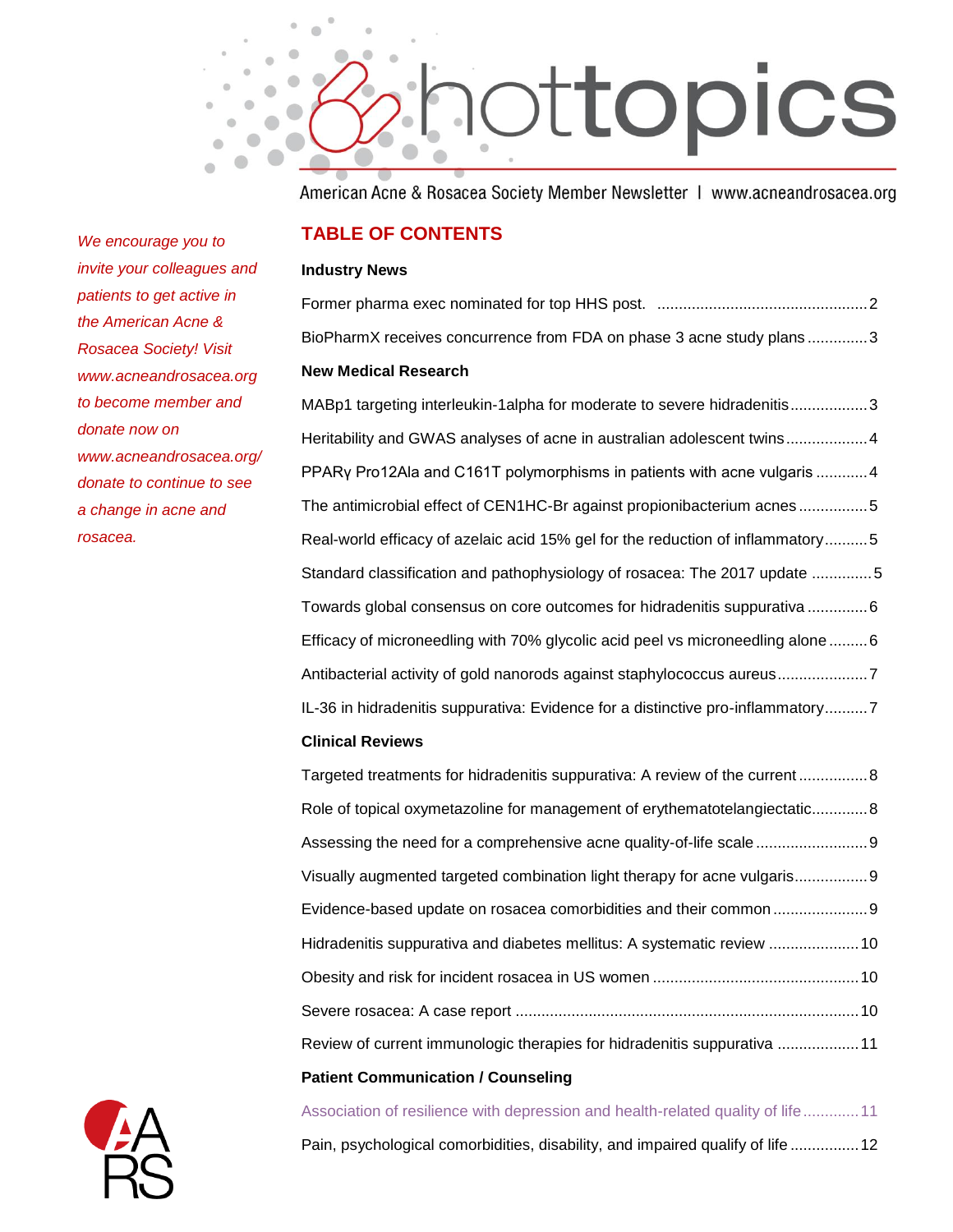## **Industry News**

<span id="page-2-0"></span>**Former pharma exec nominated for top HHS post.** By: [Gregory Twachtman.](http://www.mdedge.com/authors/gregory-twachtman) November 13, 2017. Dermatology News. [http://www.mdedge.com/hematologynews/article/151883/business-medicine/former-pharma-exec](http://www.mdedge.com/hematologynews/article/151883/business-medicine/former-pharma-exec-nominated-top-hhs-post)[nominated-top-hhs-post](http://www.mdedge.com/hematologynews/article/151883/business-medicine/former-pharma-exec-nominated-top-hhs-post)

Alex M. Azar II, a former pharmaceutical executive and member of the George W. Bush administration, has been selected by President Donald Trump to lead the Department of Health & Human Services. Mr. Azar served as president of Eli Lilly in the United States for 5 years from 2012 to 2017, after joining the company in 2007. Prior to that, he served President Bush at HHS from 2001 to 2007, serving first as general counsel and later as deputy secretary under Secretary Michael O. Leavitt. President Trump **[announced](https://twitter.com/realDonaldTrump/status/930087113764327424)** the appointment via Twitter on Nov. 13. "Happy to announce, I am nominating Alex Azar to be the next HHS Secretary. He will be a star for better healthcare and lower drug prices!" "The challenges plaguing the American health care system are serious. For too long, hardworking, middle-class families have been forced to bear the brunt of Obamacare's failures in the form of higher premiums and fewer choices," Senate Finance Committee Chairman Orrin Hatch (R-Utah) said in a statement. "The leader of HHS will be at the tip of the spear, working to not only right the wrongs of this deeply flawed law but also ensure the long-term sustainability of both Medicare and Medicaid." The Senate Finance Committee must first approve the nomination before it is considered by the full chamber. "We commend President Trump for nominating Alex Azar for secretary of Health & Human Services," House Energy & Commerce Committee Chairman Greg Walden (R-Ore.) and Health Subcommittee Chairman Michael Burgess, MD, (R-Texas) said in a joint statement. "He is a veteran of HHS, bringing with him a wealth of institutional knowledge that will be instrumental in delivering patient-centered health care and combating the opioid crisis. We look forward to working with Mr. Azar on these critical issues and many others in the future." The Campaign for Sustainable Rx Pricing, a coalition of physicians and other stakeholders across the health care industry, was more measured in its reaction to the news. "We sincerely hope that Secretary-nominee Azar will follow through on the President's commitment to achieve lower drug prices for all Americans," according to a statement from CSRxP. "We look forward to working with him, once confirmed, to end anticompetitive practices that artificially inflate drug prices, restore a functioning prescription drug market, and rein in the exorbitant price hikes that harm patients, job creators, and taxpayers alike." The nomination process could be bumpy, as Mr. Azar has made statements in the news in the past that were in support the dismantling of the Affordable Care Act. But keeping him from the post will be difficult, as he would only need a simple majority vote in the Senate to gain approval. With Republicans holding 52 seats, it would only require three dissenting GOP senators, assuming the Democrats vote against the appointment. If two crossed the aisle, Vice President Mike Pence would cast the deciding vote. Finance Committee Democrats boycotted the committee vote on Mr. Azar's predecessor, Secretary Tom Price, MD, forcing committee Chairman Hatch to suspend rules in order to move the appointment to the full chamber for consideration.

<span id="page-2-1"></span>[Download Reference Document](http://files.constantcontact.com/c2fa20d1101/ee4cadb0-bbe2-4fc0-bcd4-f9b39a599a1c.pdf?ver=1510693462000)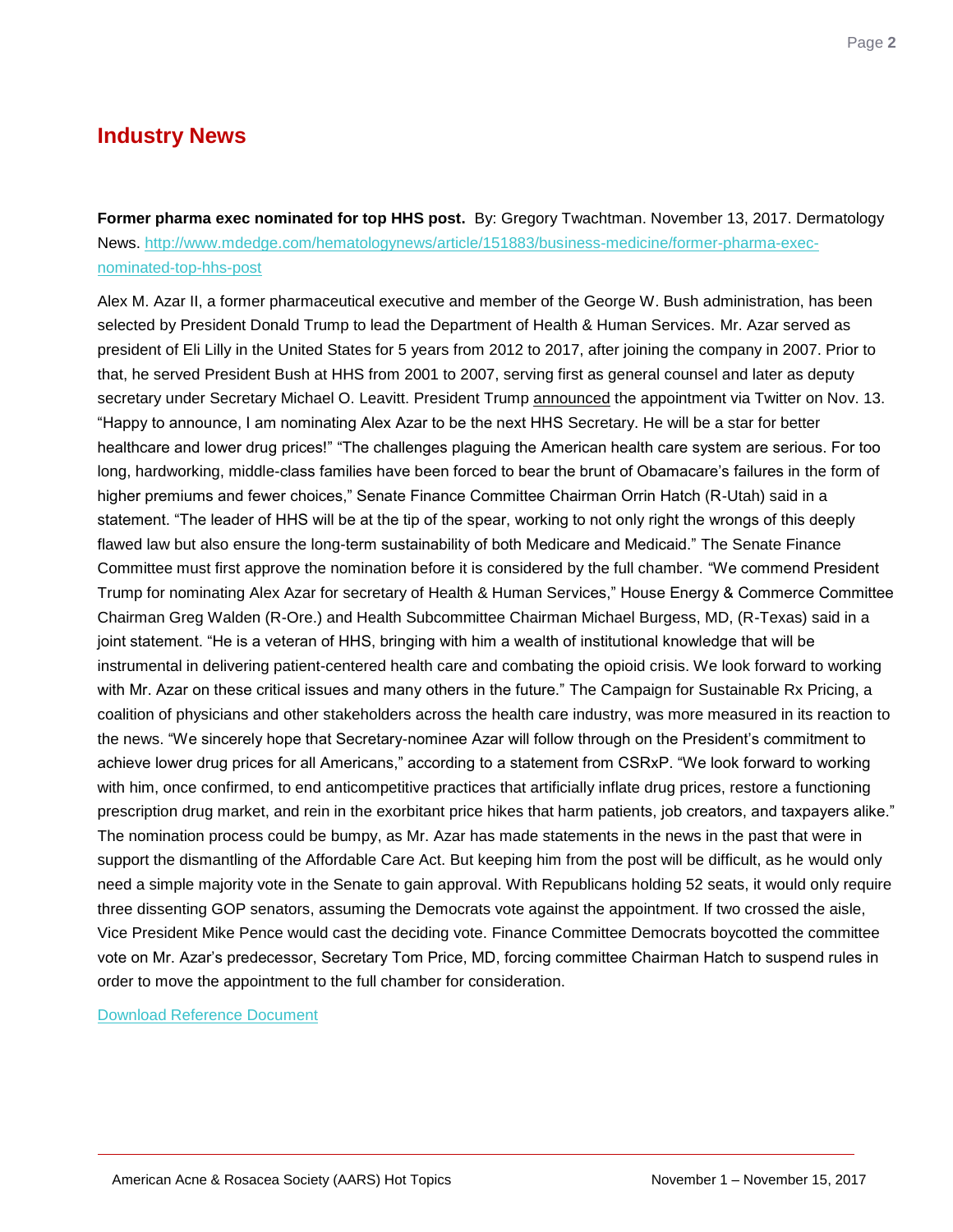**BioPharmX receives concurrence from FDA on phase 3 acne study plans.** Press Release by BioPharmX, Nov 8, 2017. [http://biopharmx.investorroom.com/2017-11-08-BioPharmX-Receives-Concurrence-from-FDA-on-Phase-](http://biopharmx.investorroom.com/2017-11-08-BioPharmX-Receives-Concurrence-from-FDA-on-Phase-3-Acne-Study-Plans)[3-Acne-Study-Plans](http://biopharmx.investorroom.com/2017-11-08-BioPharmX-Receives-Concurrence-from-FDA-on-Phase-3-Acne-Study-Plans)

MENLO PARK, Calif., Nov. 8, 2017 [/PRNewswire/](http://www.prnewswire.com/) -- BioPharmX Corporation (NYSE MKT: BPMX), a specialty

pharmaceutical company developing products for the dermatology market, today announces it has received positive feedback from the U.S. Food and Drug Administration (FDA) regarding design of its planned phase 3 clinical trial for BPX-01<sup>1</sup>, the company's topical minocycline gel for the treatment of inflammatory lesions of acne vulgaris. The company has incorporated feedback from the FDA on key elements of its phase 3 acne program and received clear guidance regarding expectations and requirements for clinical, non-clinical, and chemistry, manufacturing and controls (CMC) needed to support a post phase 3 NDA submission. Consistent with oral minocycline products, BPX-01 is intended for the targeted treatment of non-nodular inflammatory acne vulgaris. Therefore, BioPharmX believes that an Investigator's Global Assessment (IGA) scale specific to inflammatory lesions is the most appropriate IGA scale to measure treatment success in the co-primary efficacy endpoint as described in the 2005 guidance document for acne product development. The FDA concurred with the company's proposal to use an inflammatory lesion IGA as a co-primary endpoint along with inflammatory lesion reduction. Topical drug makers typically have not used IGA scales specific to inflammatory or non-inflammatory lesions in their studies. BioPharmX believes that it would be the first company to model its IGA scale for a topical acne product similar to those used by orally administered counterparts. The company further believes use of this modified scale may yield a higher probability for a positive outcome on this critical endpoint.

[Download Reference Document](http://files.constantcontact.com/c2fa20d1101/050de87c-ad5d-4d30-8ff0-d47fd0ed7dbf.pdf?ver=1510693464000)

### **New Medical Research**

<span id="page-3-0"></span>**MABp1 targeting interleukin-1alpha for moderate to severe hidradenitis suppurativa not eligible for adalimumab: A randomized study.** Kanni T, Argyropoulou M, Spyridopoulos T, et al. J Invest Dermatol. 2017 Nov 9. pii: S0022-202X(17)33147-0. doi: 10.1016/j.jid.2017.10.030. [Epub ahead of print] <https://www.ncbi.nlm.nih.gov/pubmed/29129600>

BACKGROUND: Patients with moderate to severe hidradenitis suppurativa (HS) failing adalimumab therapy, or those ineligible to receive it, remain a population with an unmet need. METHODS: 20 patients not eligible for adalimumab were randomized to receive 12 weeks blind treatment with placebo or MABp1, a true human antibody targeting interleukin (IL)-1alpha. HS clinical response score at week 12 was the primary endpoint. RESULTS: The primary endpoint was met in 10% and 60% of placebo- and MABp1-treated patients respectively (odds ratio 13.50, 95% confidence intervals 1.19-152.51). Clinical efficacy was maintained at 24 weeks in nil and 40%. Improvement in the visual analogue scale was reported by 20% and 85.7% of patients failing previous anti-TNF treatment. Ultrasound showed decreased neovascularization and lesion skin depth in the MABp1 group. MABp1 treatment was associated with decrease of circulating IL-8 and of stimulated production of IL-8 by whole blood. Whole blood production for human β-defensin (hBD)-2 was negatively associated with ultrasound changes in the placebo group but not in the MABp1 group. CONCLUSIONS: MABp1 is a promising treatment for HS not eligible for adalimumab. Inhibition of neovascularization and modulation of the production of IL-8 and hBD-2 are suggested mechanisms of action.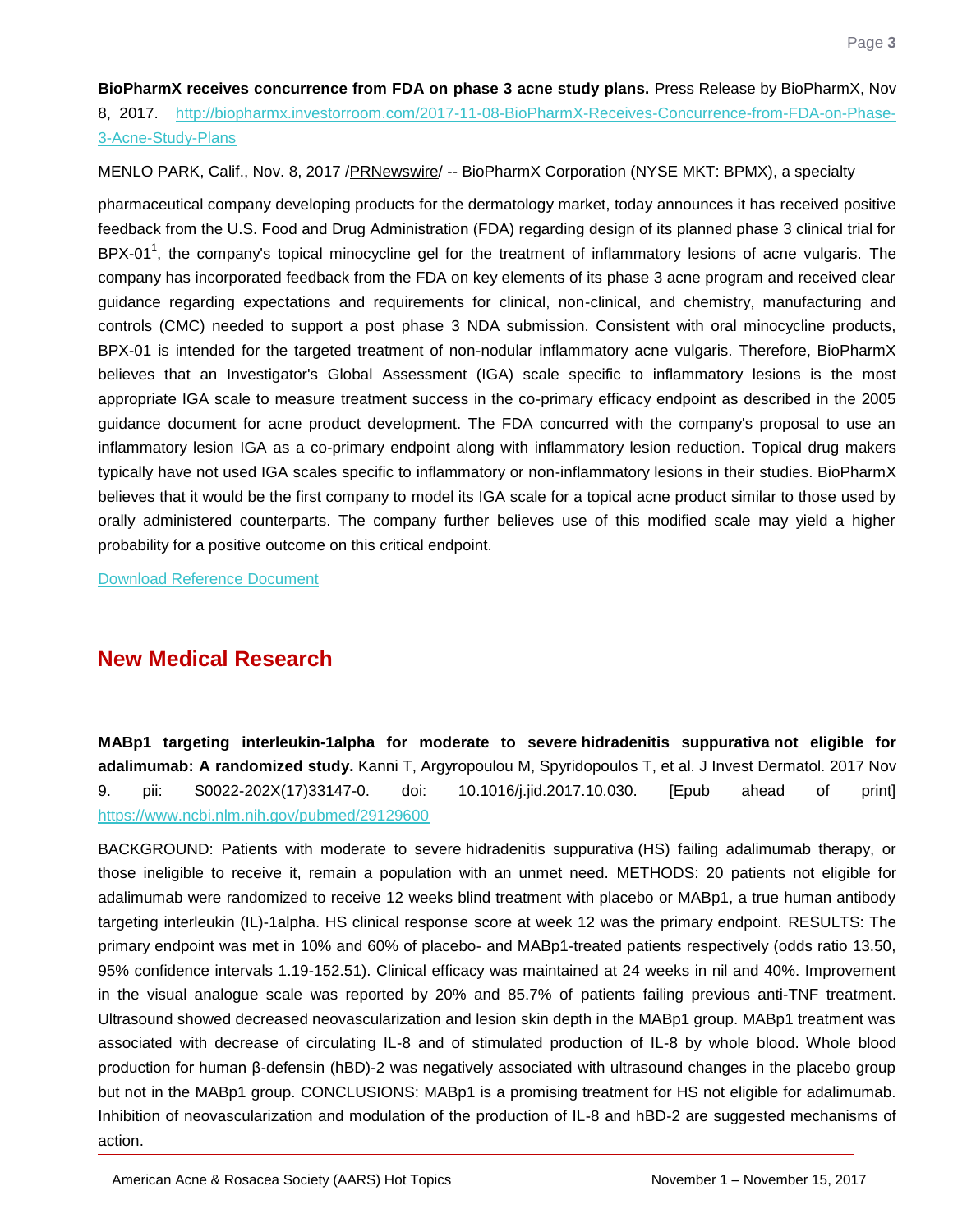<span id="page-4-0"></span>**Heritability and GWAS analyses of acne in australian adolescent twins.** Mina-Vargas A, Colodro-Conde L, Grasby K, et al. Twin Res Hum Genet. 2017 Nov 7:1-9. doi: 10.1017/thg.2017.58. [Epub ahead of print] <https://www.ncbi.nlm.nih.gov/pubmed/29110752>

Acne vulgaris is a skin disease with a multifactorial and complex pathology. While several twin studies have estimated that acne has a heritability of up to 80%, the genomic elements responsible for the origin and pathology of acne are still undiscovered. Here we performed a twin-based structural equation model, using available data on acne severity for an Australian sample of 4,491 twins and their siblings aged from 10 to 24. This study extends by a factor of 3 an earlier analysis of the genetic factors of acne. Acne severity was rated by nurses on a 4-point scale  $(1 =$  absent to  $4 =$  severe) on up to three body sites (face, back, chest) and on up to three occasions (age 12, 14, and 16). The phenotype that we analyzed was the most severe rating at any site or age. The polychoric correlation for monozygotic twins was higher (r MZ = 0.86, 95% CI [0.81, 0.90]) than for dizygotic twins (r DZ = 0.42, 95% CI [0.35, 0.47]). A model that includes additive genetic effects and unique environmental effects was the most parsimonious model to explain the genetic variance of acne severity, and the estimated heritability was 0.85 (95% CI [0.82, 0.87]). We then conducted a genome-wide analysis including an additional 271 siblings - for a total of 4,762 individuals. A genome-wide association study (GWAS) scan did not detect loci associated with the severity of acne at the threshold of 5E-08 but suggestive association was found for three SNPs: rs10515088 locus 5q13.1 (p  $= 3.9E-07$ , rs12738078 locus 1p35.5 (p = 6.7E-07), and rs117943429 locus 18q21.2 (p = 9.1E-07). The 5q13.1 locus is close to PIK3R1, a gene that has a potential regulatory effect on sebocyte differentiation.

<span id="page-4-1"></span>**PPARγ Pro12Ala and C161T polymorphisms in patients with acne vulgaris: Contribution to lipid and lipoprotein profile.** Saeidi S, Chamaie-Nejad F, Ebrahimi A, et al. [Adv Med Sci.](https://www.ncbi.nlm.nih.gov/pubmed/29120856) 2017 Nov 6;63(1):147-151. doi: 10.1016/j.advms.2017.09.003. [Epub ahead of print] <https://www.ncbi.nlm.nih.gov/pubmed/29120856>

PURPOSE: The aim of present study was to clarify the role of peroxisome proliferator-activated receptor γ (PPARγ) Pro12Ala and C161T variants in the pathogenesis of acne vulgaris (AV) and their influence on lipid and lipoprotein profile. METHODS: The present case-control study consisted of 393 individuals including 198 patients with AV (mild-, moderate-, and severe-AV) and 195 unrelated age-matched healthy individuals from Western Iran. The PPARγ Pro12Ala and C161T polymorphisms were identified using polymerase chain reaction-restriction length polymorphism method. Also, serum lipid and lipoprotein profile and fasting blood sugar (FBS) were detected in studied individuals. RESULTS: In women patients with AV significantly higher serum levels of FBS, total cholesterol, low density lipoprotein-cholesterol (LDL-C) and high density lipoprotein-cholesterol compared to healthy women were detected. Neither PPARγ Pro12Ala nor C161T polymorphism was associated with the risk of AV but the Pro allele was a risk factor for AV among all men and women patients ≥20years. The variant genotype of PPARγ CG (Pro/Ala) was associated with significantly higher levels of total cholesterol and triglycerides compared to CC (Pro/Pro) genotype. We detected a significantly lower level of FBS in the presence of CT+TT genotype of PPARγ C161T compared to CC genotype. Also, carriers of PPARγ TT genotype had significantly lower serum level of total cholesterol and LDL-C compared to CC genotype. CONCLUSIONS: Our results demonstrated the association of PPARγ Pro allele with susceptibility to AV in patients ≥20years and the influence of PPARγ Pro12Ala and C161T polymorphisms on the lipid and lipoprotein profile.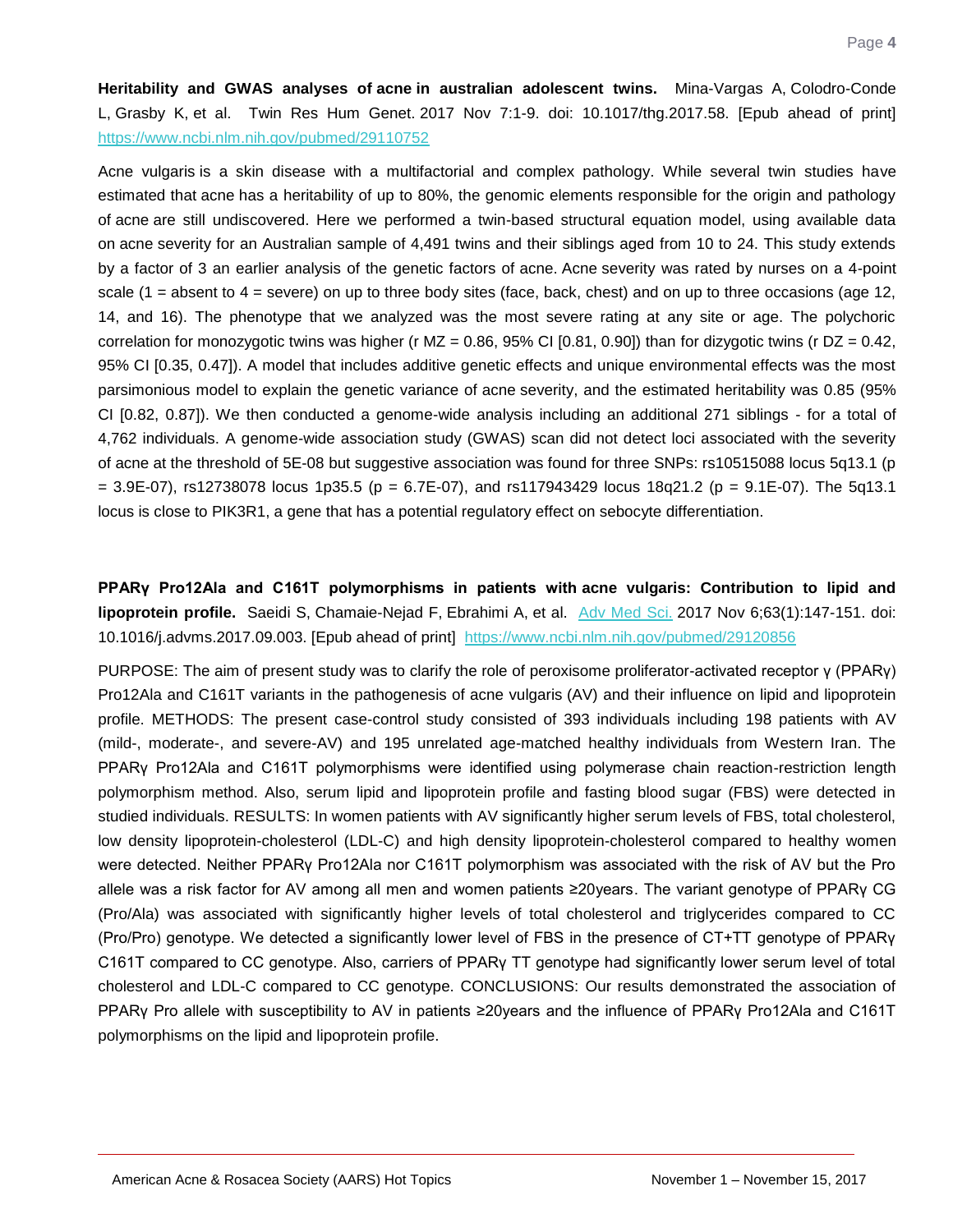<span id="page-5-0"></span>**The antimicrobial effect of CEN1HC-Br against propionibacterium acnes and its therapeutic and antiinflammatory effects on acne vulgaris.** Han R, Blencke HM, Cheng H, Li C. Peptides. 2017 Nov 3. pii: S0196- 9781(17)30332-7. doi: 10.1016/j.peptides.2017.11.001. [Epub ahead of print] <https://www.ncbi.nlm.nih.gov/pubmed/29108811>

Propionibacterium acnes is a commensal bacterium, which is involved in acne inflammation. An antimicrobial peptide named CEN1HC-Br, which was isolated and characterized form the green sea urchin, has been shown to possess broad-spectrum antibacterial activity. Little is known concerning the potential effects of its antibacterial and anti-inflammatory properties against P. acnes. To examine the potency of CEN1HC-Br in acne treatment, we conducted experiments to analyze the antibacterial and anti-inflammatory activities of CEN1HC-Br both in vitro and in vivo. The antimicrobial activity of CEN1HC-Br was evaluated by minimal inhibitory concentration (MIC) assays using the broth dilution method. To elucidate the in vitro anti-inflammatory effect, HaCaT cells and human monocytes were treated with different concentration of CEN1HC-Br after stimulation by P. acnes. The expression of TLR2 and the secretion of the pro-inflammatory cytokines IL-6, IL-8, IL-1β, TNF-α, IL-12, respectively, were measured by enzyme immunoassays. An evaluation of P. acnes-induced ear edema in rat ear was conducted to compare the in vivo antibacterial and anti-inflammatory effect of CEN1HC-Br, the expression of IL-8, TNF-α, MMP-2 and TLR2 was evaluated by immunohistochemistry and real time-PCR. CEN1HC-Br showed stronger antimicrobial activity against P. acnes than clindamycin. CEN1HC-Br significantly reduced the expression of interleukin IL-12p40, IL-6, IL-1β, TNF-α and TLR2 in monocytes, but they were not influenced by clindamycin. Both CEN1HC-Br and Clindamycin attenuated P. acnes-induced ear swelling in rat along with pro-inflammatory cytokines IL-8, TNF-α, MMP-2 and TLR2. Our data demonstrates that CEN1HC-Br is bactericidal against P. acnes and that it has an antiinflammatory effect on monocytes. The anti-inflammatory effect may partially occur through TLR2 down-regulation, triggering an innate immune response and the inhibition of pro-inflammatory cytokines.

<span id="page-5-1"></span>**Real-world efficacy of azelaic acid 15% gel for the reduction of inflammatory lesions of rosacea.** Wirth PJ, Henderson Berg MH, Sadick N. Skin Therapy Lett. 2017 Nov; 22(6): 5-7. <https://www.ncbi.nlm.nih.gov/pubmed/29091380>

Approximately 16 million Americans have rosacea, an inflammatory cutaneous disorder with central facial erythema, papules, pustules, telangiectasia, flushing, and swelling being among the more commonly recognized features. Overexpression of cathelicidin peptide LL-37 has been implicated in the pathophysiology of rosacea. Azelaic acid has been found to inhibit the pathologic expression of cathelicidin, as well as the hyperactive protease activity that cleaves cathelicidin into LL-37. Given these findings, a small prospective, open-label, interventional trial was undertaken to assess the effects of azelaic acid 15% gel on inflammatory lesions of papulopustular rosacea in a real-world setting. Use of azelaic acid was associated with a significant reduction in inflammatory lesions, which persisted beyond the active treatment phase. Overall, azelaic acid 15% gel is an appropriate initial topical therapy for the treatment of moderate facial rosacea.

<span id="page-5-2"></span>**Standard classification and pathophysiology of rosacea: The 2017 update by the National Rosacea Society Expert Committee.** Gallo RL, Granstein RD, Kang S, et al. [J Am Acad Dermatol.](https://www.ncbi.nlm.nih.gov/pubmed/29089180) 2017 Oct 28. pii: S0190- 9622(17)32297-1. doi: 10.1016/j.jaad.2017.08.037. [Epub ahead of print] <https://www.ncbi.nlm.nih.gov/pubmed/29089180>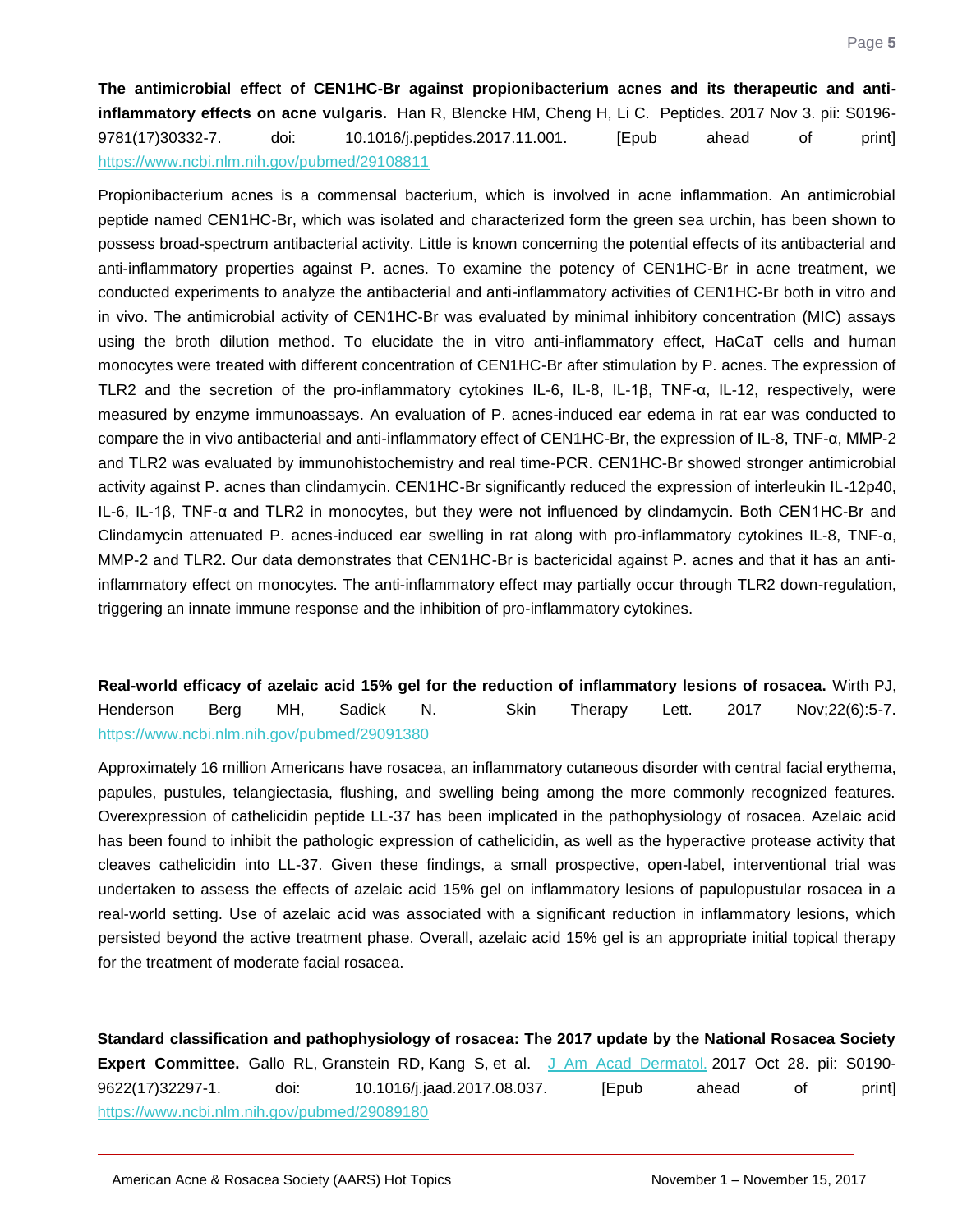In 2002, the National Rosacea Society assembled an expert committee to develop the first standard classification of rosacea. This original classification was intended to be updated as scientific knowledge and clinical experience increased. Over the last 15 years, significant new insights into rosacea's pathogenesis and pathophysiology have emerged, and the disorder is now widely addressed in clinical practice. Growing knowledge of rosacea's pathophysiology has established that a consistent multivariate disease process underlies the various clinical manifestations of this disorder, and the clinical significance of each of these elements is increasing as more is understood. This review proposes an updated standard classification of rosacea that is based on phenotypes linked to our increased understanding of disease pathophysiology. This updated classification is intended to provide clearer parameters to conduct investigations, guide diagnosis, and improve treatment.

[Download Reference Document](http://files.constantcontact.com/c2fa20d1101/e765fcc5-701b-424f-983e-02c912c66b28.pdf?ver=1510693466000)

<span id="page-6-0"></span>**Towards global consensus on core outcomes for hidradenitis suppurativa research: An update from the HISTORIC consensus meetings I and II.** Thorlacius L, Garg A, Ingram JR, et al. Br J Dermatol. 2017 Oct 28. doi: 10.1111/bjd.16093. [Epub ahead of print]<https://www.ncbi.nlm.nih.gov/pubmed/29080368>

BACKGROUND: A Core Outcomes Set (COS) is an agreed minimum set of outcomes that should be measured and reported in all clinical trials for a specific condition. Hidradenitis suppurativa (HS) has no agreed upon COS. A central aspect in the COS development process is to identify a set of candidate outcome domains from a long list of items. Our long list had been developed from patient interviews, a systematic review of literature and a health care professionals (HCPs) survey and initial votes had been cast in two e-Delphi surveys. In this manuscript, we describe two in-person consensus meetings of Delphi participants designed to ensure an inclusive approach to generation of domains from related items. OBJECTIVES: The main objectives were to consider which items from a long list of candidate items to exclude and which to cluster into outcome domains. METHODS: The study used an international and multi-stakeholder approach, involving patients, dermatologist, surgeons, the pharmaceutical industry and medical regulators. The study format was a combination of formal presentations, small group work based on nominal group theory and a subsequent online confirmation survey. RESULTS: 41 individuals from 13 countries and four continents participated. Nine items were excluded and there was consensus to propose seven domains: disease course, physical signs, HS-specific quality of life, satisfaction, symptoms, pain, and global assessment. CONCLUSIONS: The HISTORIC consensus meetings I and II will be followed by further e-Delphi rounds to finalize the core domain set, building on the work of the in-person consensus meetings.

[Download Reference Document](http://files.constantcontact.com/c2fa20d1101/540a7bca-2714-4197-913f-fda84da61c55.pdf?ver=1510775265000)

<span id="page-6-1"></span>**Efficacy of microneedling with 70% glycolic acid peel vs microneedling alone in treatment of atrophic acne scars-A randomized controlled trial.** Rana S, Mendiratta V, Chander R. J Cosmet Dermatol. 2017 Oct 26. doi: 10.1111/jocd.12377. [Epub ahead of print]<https://www.ncbi.nlm.nih.gov/pubmed/29072375>

BACKGROUND: Microneedling with dermaroller and glycolic acid peels is commonly used for treatment of acne scars. OBJECTIVE: To compare efficacy of microneedling alone versus combination of microneedling with serial 70% glycolic acid peel in management of atrophic acne scars. METHODS & MATERIALS: Sixty patients with atrophic acne scars were randomized into group 1 receiving microneedling at 0, 6, and 12 weeks and group 2 receiving microneedling at 0, 6, and 12 weeks along with 70% glycolic acid peel at 3, 9, and 15 weeks. Acne scar scoring was performed by a blinded observer using ECCA (Echelle d'evaluation clinique des cicatrices d'acne)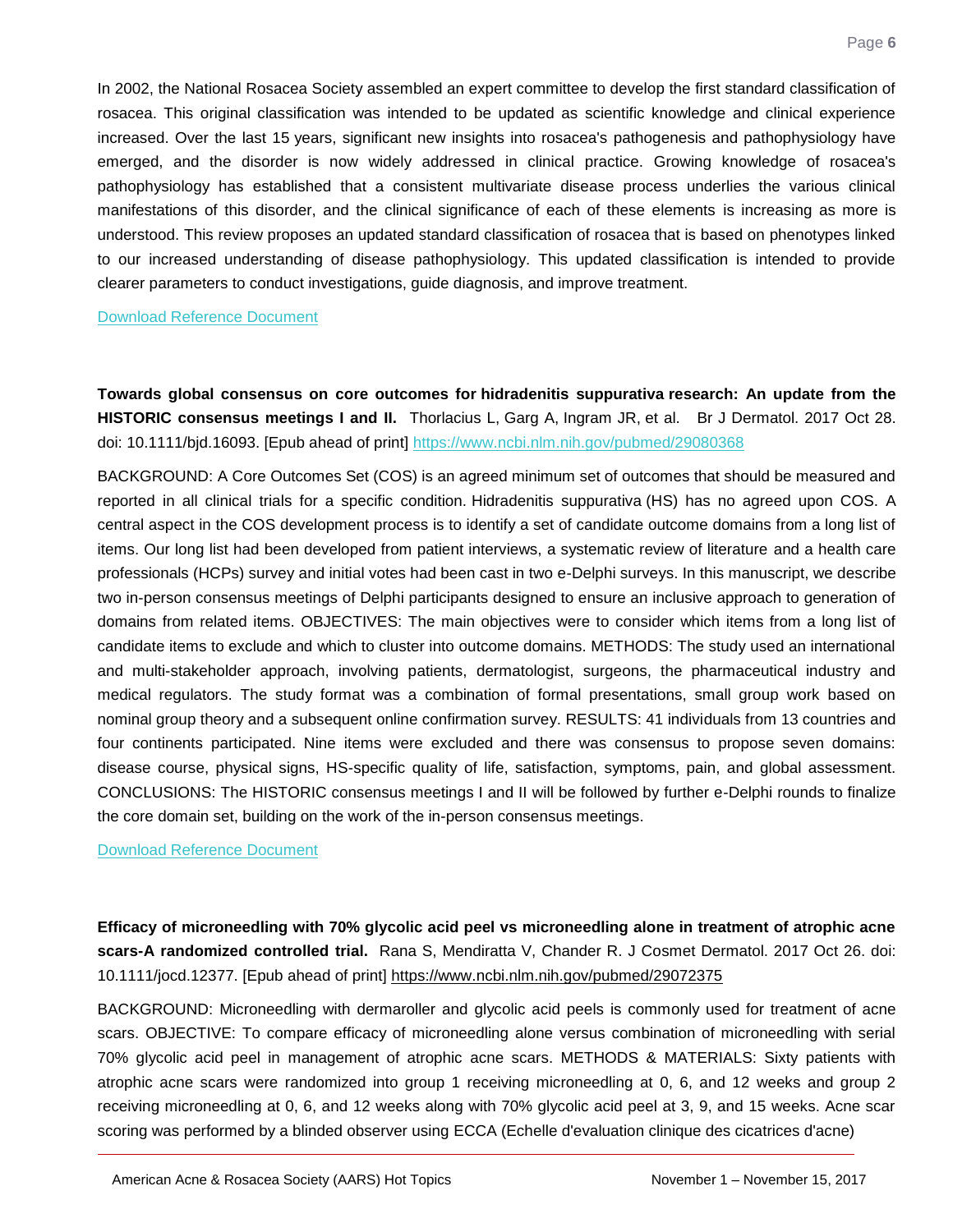scoring at baseline and after 22 weeks. Additionally, patients were asked to grade the improvement in acne scars and skin texture on visual analogue scale (VAS). RESULTS: Of 60 patients, 52 completed the 22-week study period. The decrement from baseline in mean ECCA score was more in group 2 as compared to group 1 (39.65±2.50 vs 29.58±0.18; P<.001). Group 2 also showed more improvement in skin texture as compared to group 1 on VAS. CONCLUSION: Addition of sequential 70% glycolic acid peel to microneedling gives better scar improvement as compared to microneedling alone. In addition to this, it also improves skin texture.

<span id="page-7-0"></span>**Antibacterial activity of gold nanorods against staphylococcus aureus and propionibacterium acnes: misinterpretations and artifacts.** Mahmoud NN, Alkilany AM, Khalil EA, Al-Bakri AG. Int J Nanomedicine. 2017 Oct 9;12:7311-7322. doi: 10.2147/IJN.S145531. eCollection 2017. <https://www.ncbi.nlm.nih.gov/pmc/articles/PMC5640409/>

The antibacterial activity of gold nanorod (GNR) suspensions of different surface functionalities was investigated against standard strains of Staphylococcus aureus and Propionibacterium acnes, taking into consideration two commonly "overlooked" factors: the colloidal stability of GNR suspensions upon mixing with bacterial growth media and the possible contribution of "impurities/molecules" in GNR suspensions to the observed antibacterial activity. The results demonstrated that cationic polyallylamine hydrochloride (PAH)-GNR were severely aggregated when exposed to bacterial growth media compared to other GNR suspensions. In addition, the free cetyltrimethylammonium bromide (CTAB) present in GNR suspensions is most likely the origin of the observed antibacterial activity. However, the antibacterial activity of GNR themselves could not be excluded. Probing these two critical control studies prevents misinterpretations and artifacts of the antibacterial activity of nanoparticles. Unfortunately, these practices are usually ignored in the published studies and may explain the significant conflicting results. In addition, this study indicates that GNR could be a promising candidate for the treatment of skin follicular diseases such as acne vulgaris.

[Download Reference Document](http://files.constantcontact.com/c2fa20d1101/f7062644-72a7-44be-ba66-9a35e18808d8.pdf?ver=1510693473000)

<span id="page-7-1"></span>**IL-36 in hidradenitis suppurativa: Evidence for a distinctive pro-inflammatory role and a key factor in the development of an inflammatory loop.** Hessam S1, Sand M1, Gambichler T1, Skrygan M1, Rüddel I1, Bechara FG1. Br J Dermatol. 2017 Oct 4. doi: 10.1111/bjd.16019. [Epub ahead of print] <https://www.ncbi.nlm.nih.gov/pubmed/28975626>

BACKGROUND: A possible regulatory involvement of the interleukin (IL)-36 family in inflammatory diseases has been suggested. OBJECTIVES: To analyze the expression of IL-36α, β, γ, and the antagonistic cytokines IL-36Ra, IL-37, and IL38 in the skin of hidradenitis suppurativa (HS) patients. METHODS: Skin samples from lesional and corresponding perilesional HS skin and from healthy controls were included in this study and analyzed by quantitative real-time RT-PCR. To evaluate the PCR results of IL-36α, β, and γ, a subset of skin samples was studied by immunohistochemistry. RESULTS: Expression levels of IL-36α, β, γ, and IL-36Ra were all significantly higher in lesional HS skin compared to healthy controls. IL-37 and IL-38 were significantly higher in perilesional HS skin compared to healthy controls and decreased in lesional HS skin. LIMITATIONS: Descriptive study and small sample size. CONCLUSIONS: Our results showed a possible involvement of IL-36 cytokines in the inflammatory network of HS and a dysbalance between the agonistic and antagonistic cytokines in HS skin.

[Download Reference Document](http://files.constantcontact.com/c2fa20d1101/66d64a33-12a7-46a5-8c44-f3a421b01ed8.pdf?ver=1510693469000)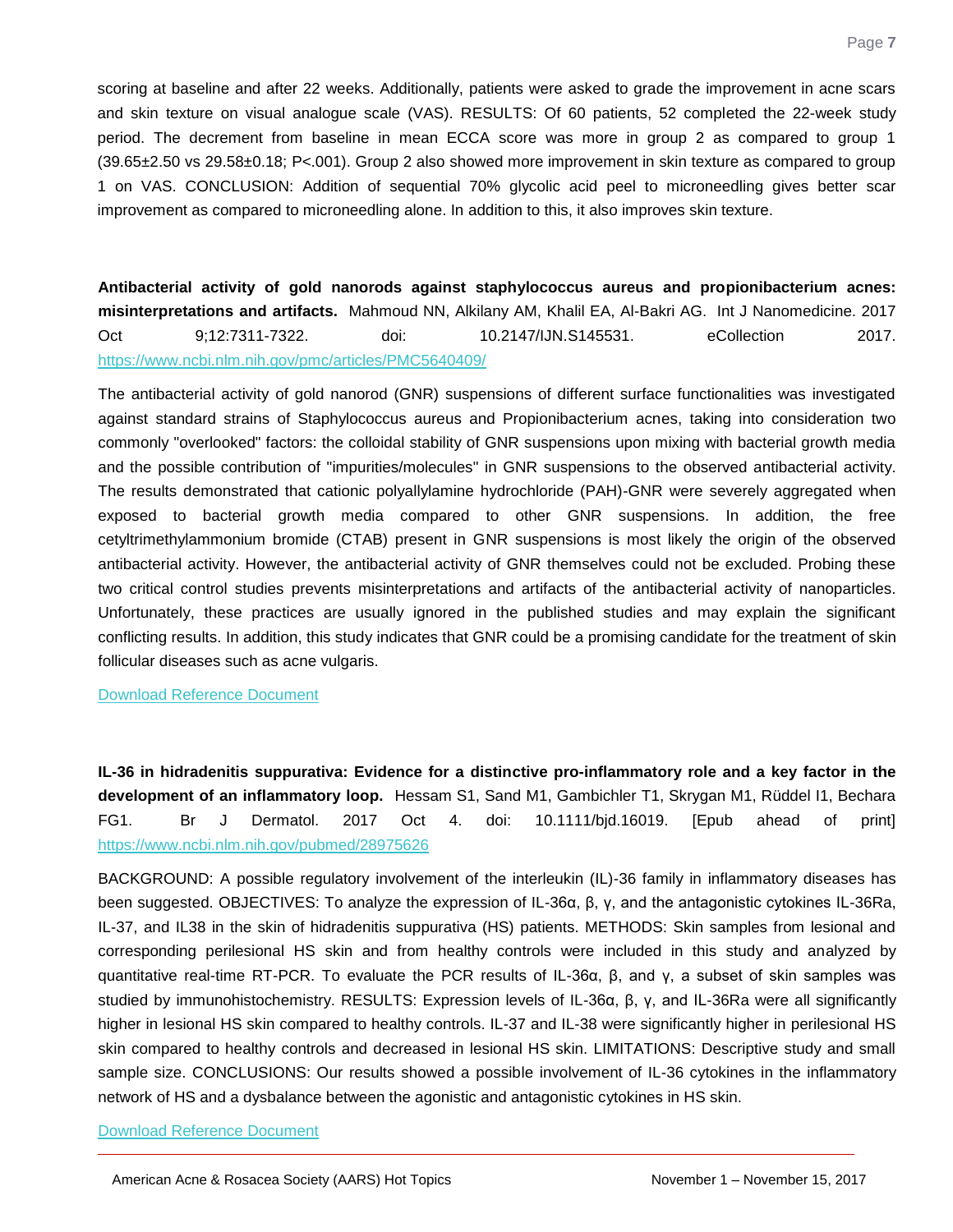## **Clinical Reviews**

Page **8**

<span id="page-8-0"></span>**Targeted treatments for hidradenitis suppurativa: A review of the current literature and ongoing clinical trials.** Maarouf M, Clark AK, Lee DE, Shi VY. J Dermatolog Treat. 2017 Nov 3:1-31. doi: 10.1080/09546634.2017.1395806. [Epub ahead of print]<https://www.ncbi.nlm.nih.gov/pubmed/29098911>

PURPOSE: Targeted, immune-modulating drugs are at the forefront of therapy for HS, and a comprehensive clinical trial registry is needed to facilitate data pooling and clinical efficacy comparison. MATERIALS AND METHODS: A systematic review of the ClinicalTrials.gov database was searched for planned, in-progress, completed, or terminated trials investigating the effect of targeted biologic therapies for hidradenitis suppurativa (HS). When results of RCTs were not available, case reports or series were included. RESULTS: Inflammatory mediators that are targeted by biologic agents include tumor necrosis factor-alpha (TNF-α), interleukin-1 (IL-1), IL-17, IL-12, IL-23, phosphodiesterase 4 (PDE4), lymphocyte function-associated antigen 1 (LFA-1), and complement component 5a (C5a). Clinical efficacy was measured by reduction in Sartorius score, Hidradenitis Suppurativa Clinical Response (HiSCR), Dermatology Life Quality Index (DLQI), or pain Visual Analog Scale (VAS). TNF inhibitors (Adalimumab, Etanercept, Infliximab), IL-1 receptor antagonist (Anakinra), IL-17A inhibitor (Secukinumab), IL-12/23 inhibitor (Ustekinumab), and PDE4 inhibitor (Apremilast) show promise due to statistically significant improvements in disease severity. CONCLUSIONS: Currently, adalimumab is the only FDA-approved biologic available for the treatment of HS. However, results from trials of other biologic agents targeting downstream mediators are promising. Large-scale, randomized, placebo-controlled trials in patients with skin of color, as well as weight-based dosing trials, are needed.

<span id="page-8-1"></span>**Role of topical oxymetazoline for management of erythematotelangiectatic rosacea.** Hoover RM, Erramouspe J. Ann Pharmacother. 2017 Nov 1:1060028017740139. doi: 10.1177/1060028017740139. [Epub ahead of print] <https://www.ncbi.nlm.nih.gov/pubmed/29094614>

OBJECTIVE: To review and summarize topical oxymetazoline's pharmacology, pharmacokinetics, efficacy, safety, cost, and place in therapy for persistent redness associated with erythematotelangiectatic rosacea. DATA SOURCES: Literature searches of MEDLINE (1975 to September 2017), International Pharmaceutical Abstracts (1975 to September 2017), and Cochrane Database (publications through September 2017) using the terms rosacea, persistent redness, α -agonist, and oxymetazoline. STUDY SELECTION AND DATA EXTRACTION: Results were limited to studies of human subjects, English-language publications, and topical use of oxymetazoline. Relevant materials from government sources, industry, and reviews were also included. DATA SYNTHESIS: Data support the efficacy of oxymetazoline for persistent facial redness. Little study beyond clinical trials cited in the drug approval process has been conducted. Current data suggest that oxymetazoline is similar in safety and efficacy to brimonidine. Head-to-head comparisons of topical α-agonists for erythema caused by rosacea are needed. CONCLUSION: The topical α-agonist, oxymetazoline, is safe and effective for reducing persistent facial redness associated with erythematotelangiectatic subtype of rosacea. Health care practitioners selecting among treatments should consider not only the subtype of rosacea but also individual patient response, preference, and cost.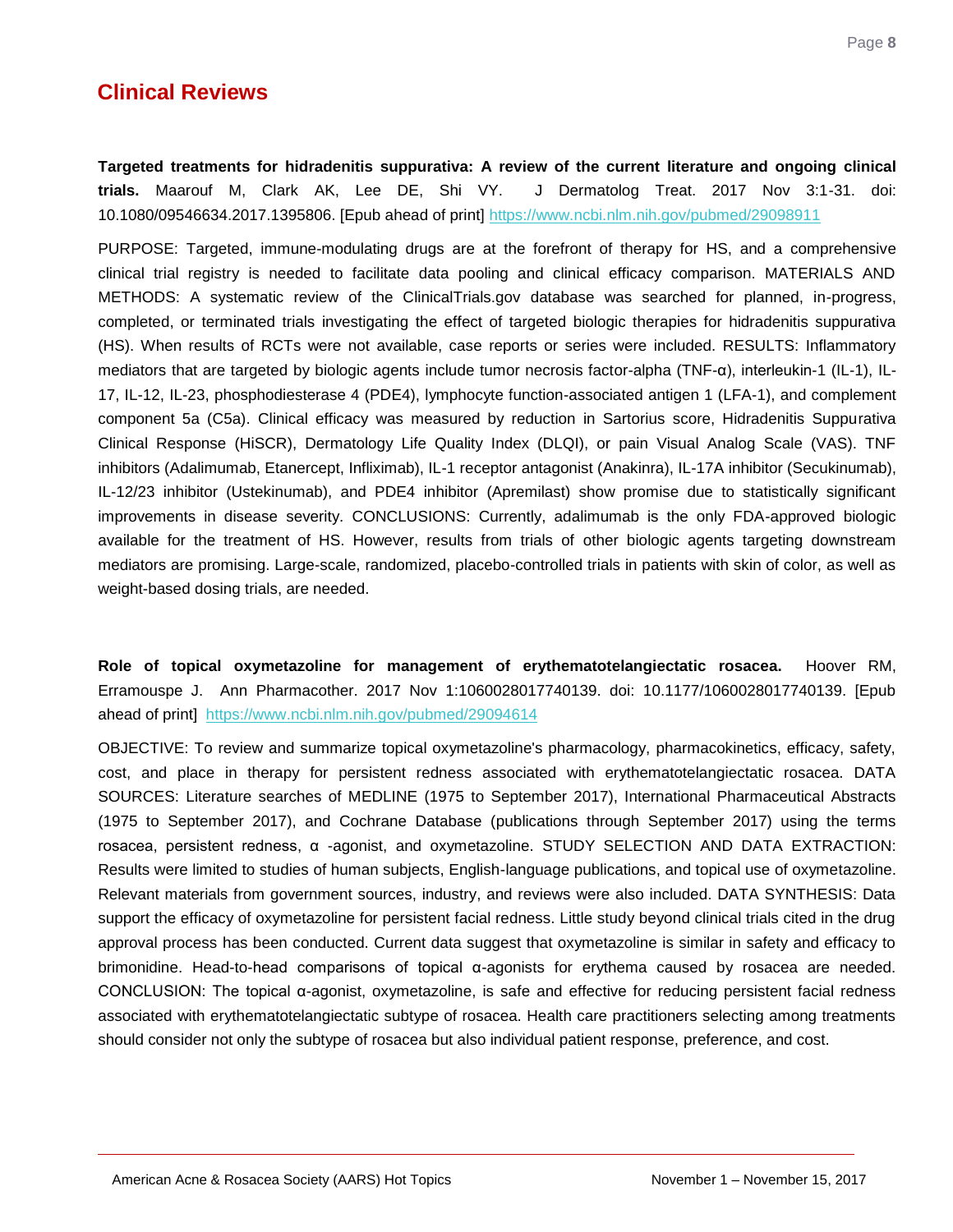<span id="page-9-0"></span>**Assessing the need for a comprehensive acne quality-of-life scale for face and torso acne.** McLellan C, Frey MP, Tan J. J Cutan Med Surg. 2017 Nov 1:1203475417743232. doi: 10.1177/1203475417743232. [Epub ahead of print] <https://www.ncbi.nlm.nih.gov/pubmed/29134825>

PURPOSE: While acne, a common condition, largely involves the face, chest, and back, current acne quality-of-life measures focus primarily on facial acne. The purpose of this study was to assess the need for a comprehensive quality-of-life measure intended for use with patients who have facial and/or torso acne. METHODS: We evaluated the need for a comprehensive quality-of-life scale for facial and torso acne based on data from an epidemiological survey (N = 690) in which participants were grouped according to the location of their acne (face, torso, or both) and where quality of life was assessed. RESULTS: Analysis of variance results revealed that participants with acne on their torso reported the highest levels of quality of life while participants with acne on their face reported the lowest levels. CONCLUSIONS: There is a need for a quality-of-life instrument that assesses the impact of acne on the face and torso separately. This unmet need can be addressed with a comprehensive acne quality-of-life measure that is inclusive of torso acne.

<span id="page-9-1"></span>**Visually augmented targeted combination light therapy for acne vulgaris: a case report.** Yazdi A, Lyons CW, Roberts N. J Med Case Rep. 2017 Oct 31;11(1):316. doi: 10.1186/s13256-017-1469-y. <https://www.ncbi.nlm.nih.gov/pmc/articles/PMC5663079/>

BACKGROUND: Acne vulgaris is a common skin disease. Pharmacological modalities for treatment are proven to be efficacious but have limitations. Light therapy for acne vulgaris has shown promise in previous studies. This case report and its accompanying images show how a novel approach of visually augmented high fluence light therapy has been used to good effect. CASE PRESENTATION: A 26-year-old Caucasian woman with acne vulgaris resistant to treatment with topical therapy underwent three sessions of combination potassium titanyl phosphate laser (532 nm)/neodymium-doped: yttrium aluminum garnet laser (1064 nm) light therapy with visually augmented narrow spot size and high fluence. A 73% reduction in total inflammatory lesions was evident 6 months after the initial treatment. CONCLUSIONS: This case report illustrates that there may be utility in this novel approach of narrow spot size, magnification-assisted, high fluence targeted combination laser therapy for inflammatory acne.

[Download Reference Document](http://files.constantcontact.com/c2fa20d1101/545f9907-5160-4067-868e-bec83982abcd.pdf?ver=1510693463000)

<span id="page-9-2"></span>**Evidence-based update on rosacea comorbidities and their common physiologic pathways.** Holmes AD, Spoendlin J, Chien AL, et al. J Am Acad Dermatol. 2017 Oct 28. pii: S0190-9622(17)32203-X. doi: 10.1016/j.jaad.2017.07.055. [Epub ahead of print]<https://www.ncbi.nlm.nih.gov/pubmed/29089181>

Rosacea is a common chronic inflammatory disease affecting the facial skin whose etiology and pathophysiology are the subject of much investigation. Risk factors include genetic and environmental elements that may predispose individuals to localized inflammation and abnormal neurovascular responses to stimuli. Recent studies have introduced an array of systemic rosacea comorbidities, such as inflammatory bowel disease and neurologic conditions, that can be challenging to synthesize. We critically review the current data behind reported rosacea comorbidities and identify and highlight underrecognized physiologic mediators shared among rosacea and associated comorbidities. This information may be helpful in addressing patient questions about potential systemic implications of rosacea and can serve as a candidate platform for future research to understand rosacea and improve treatments.

[Download Reference Document](http://files.constantcontact.com/c2fa20d1101/4b241fa9-eb2e-4d0f-9333-f3e0aabe5e32.pdf?ver=1510693469000)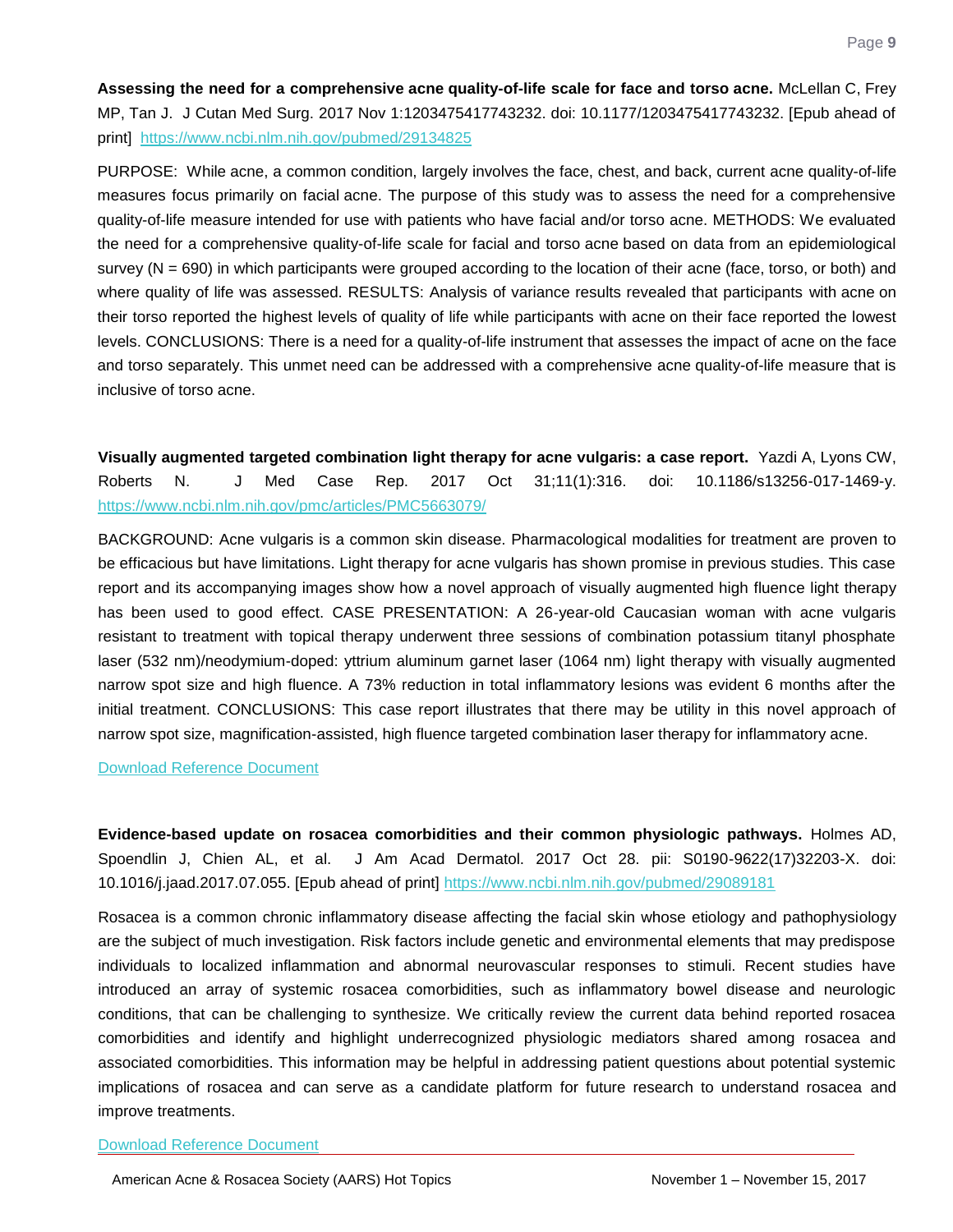<span id="page-10-0"></span>**Hidradenitis suppurativa and diabetes mellitus: A systematic review and meta-analysis.** Bui TL, Silva-Hirschberg C, Torres J, Armstrong AW. J Am Acad Dermatol. 2017 Oct 19. pii: S0190-9622(17)32305-8. doi: 10.1016/j.jaad.2017.08.042. [Epub ahead of print] [http://www.jaad.org/article/S0190-9622\(17\)32305-8/fulltext](http://www.jaad.org/article/S0190-9622(17)32305-8/fulltext)

BACKGROUND: The relationship between hidradenitis suppurativa and diabetes mellitus is not well understood. OBJECTIVE: To compare the prevalence of diabetes mellitus between patients with and without hidradenitis suppurativa. METHODS: We conducted a systematic review and meta-analysis, which included primary observational studies that reported the prevalence of diabetes mellitus among patients with hidradenitis suppurativa in the PubMed, Embase, Cochrane Library, LILACS, and Scielo databases from 1947 to June 13, 2017. A random effects model for pooled odds ratio was used for data analysis. Publication bias was assessed by funnel plot and the Egger test. RESULTS: The systematic review included 107,050 patients from 14 studies; the meta-analysis included 104,373 patients from 7 studies. On the basis of meta-analysis, the prevalence of diabetes mellitus was 10.6% in patients with hidradenitis suppurativa and 3.8% in patients without hidradenitis suppurativa. Compared with the general population, patients with hidradenitis suppurativa were nearly 3 times more likely to have diabetes mellitus (pooled odds ratio, 2.78; 95% confidence interval, 1.79-4.31). LIMITATIONS: We were restricted by the quantity and quality of available data. CONCLUSION: Hidradenitis suppurativa is significantly associated with an increased prevalence of diabetes mellitus.

#### [Download Reference Document](http://files.constantcontact.com/c2fa20d1101/76e0d7b4-5fac-4cbc-a3eb-00096a0f43fa.pdf?ver=1510693754000)

<span id="page-10-1"></span>**Obesity and risk for incident rosacea in US women.** Li S1, Cho E2, Drucker AM3, Qureshi AA2, Li WQ4. J Am Acad Dermatol. 2017 Oct 12. pii: S0190-9622(17)32265-X. doi: 10.1016/j.jaad.2017.08.032. [Epub ahead of print] <https://www.ncbi.nlm.nih.gov/pubmed/29033249>

BACKGROUND: The relationship between obesity and rosacea is poorly understood. OBJECTIVE: To conduct the first cohort study to determine the association between obesity and risk for incident rosacea. METHODS: A total of 89,886 participants were included from the Nurses' Health Study II (1991-2005). Information on history of cliniciandiagnosed rosacea and year of diagnosis was collected in 2005. Information on obesity was collected biennially during follow-up. RESULTS: Over 14 years of follow-up, we identified 5249 incident cases of rosacea. The risk for rosacea was elevated for those with increased body mass index (BMI, Ptrend < .0001). Compared with a BMI of 21.0-22.9 kg/m2, the hazard ratio of rosacea was 1.48 (95% confidence interval 1.33-1.64) for BMI ≥ 35.0. There was a trend toward an increased risk for rosacea among participants who had gained weight after age 18 years (Ptrend < .0001), with a hazard ratio of 1.04 (95% confidence interval 1.03-1.05) per 10-lb weight gain. We also observed significantly increased risk for rosacea associated with higher waist circumference and hip circumference (Ptrend < .0001), and the associations appeared to be independent of BMI. LIMITATIONS: This epidemiologic study did not explore underlying mechanisms of the association. CONCLUSIONS: Measures of obesity were significantly associated with an increased risk for incident rosacea.

[Download Reference Document](http://files.constantcontact.com/c2fa20d1101/c76d7e3e-c121-4166-8e7e-77696bbd7753.pdf?ver=1510693470000)

<span id="page-10-2"></span>**Severe rosacea: A case report.** Shirzadeh E, Bagheri A, Abdizadeh MF, Kanavi MR. J Ophthalmic Vis Res. 2017 Oct-Dec;12(4):429-433. doi: 10.4103/jovr.jovr\_46\_16.<https://www.ncbi.nlm.nih.gov/pmc/articles/PMC5644412/>

PURPOSE: To describe a case of severe rosacea with ocular involvement. CASE REPORT: A 28-year-old female patient presented with extensive facial and ocular eruptions. She had a history of treatment with oral prednisolone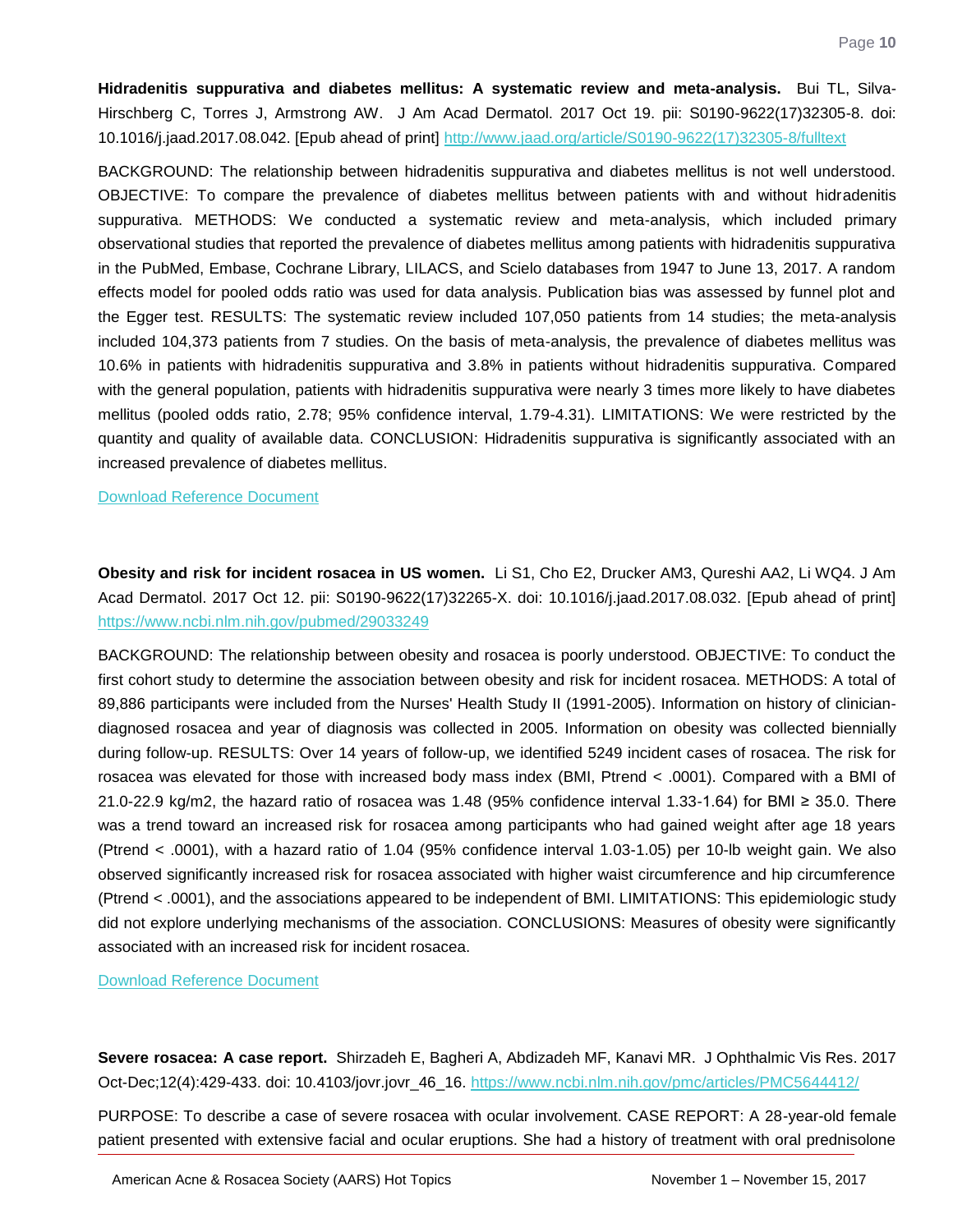due to the clinical diagnosis of lupus erythematosus (LE), which had resulted in transient improvement of the lesions, but was followed by exacerbation of the lesions. With the clinical diagnosis of severe oculofacial rosacea, she was successfully treated with oral doxycycline, steroid eye drops, and ocular lubricants. Histopathological features of skin biopsy were consistent with rosacea in the context of infection with Demodexfolliculorum. After four years, a relapse of the oculofacial lesions occurred, for which retreatment with oral tetracycline, steroid eye drops, and ocular lubricants was administered. CONCLUSION: Rosacea can be extremely severe and disfiguring, and it can be misdiagnosed as the pathognomonic butterfly rash of LE. Demodex carriage in rosacea is consistent and may play a significant role in the severe forms.

[Download Reference Document](http://files.constantcontact.com/c2fa20d1101/468396df-7eee-4d6e-82db-9004f412a485.pdf?ver=1510693462000)

<span id="page-11-0"></span>**Review of current immunologic therapies for hidradenitis suppurativa.** Shanmugam VK, Zaman NM, McNish S, Hant FN. Int J Rheumatol. 2017;2017:8018192. doi: 10.1155/2017/8018192. <https://www.ncbi.nlm.nih.gov/pmc/articles/PMC5585618/>

Hidradenitis suppurativa (HS) is a chronic, recurrent, inflammatory disease of apocrine gland-bearing skin which affects approximately 1-4% of the population. The disease is more common in women and patients of African American descent and approximately one-third of patients report a family history. Obesity and smoking are known risk factors, but associations with other immune disorders, especially inflammatory bowel disease, are also recognized. The pathogenesis of HS is poorly understood and host innate or adaptive immune response, defective keratinocyte function, and the microbial environment in the hair follicle and apocrine gland have all been postulated to play a role in disease activity. While surgical interventions can be helpful to reduce disease burden, there is a high recurrence rate. Increasingly, data supports targeted immune therapy for HS, and longitudinal studies suggest benefit from these agents, both when used alone and as an adjunct to surgical treatments. The purpose of this review is to outline the current data supporting use of targeted immune therapy in HS management.

[Download Reference Document](http://files.constantcontact.com/c2fa20d1101/dba580e8-1b3c-4e21-9173-1ddb3421f73e.pdf?ver=1510693452000)

## **Patient Counseling/Communication**

<span id="page-11-1"></span>**Association of resilience with depression and health-related quality of life for patients with hidradenitis suppurativa.** Kirby JS, Butt M, Esmann S, Jemec GBE. [JAMA Dermatol.](https://www.ncbi.nlm.nih.gov/pubmed/29117300) 2017 Nov 8. doi: 10.1001/jamadermatol.2017.3596. [Epub ahead of print] <https://www.ncbi.nlm.nih.gov/pubmed/29117300> IMPORTANCE: Hidradenitis suppurativa (HS) places a significant burden on the health-related quality of life (HRQOL) of patients, many of whom have depression. Resilience can play a role in mitigating the negative stressors, such as the symptoms of HS, on patients' mental health. OBJECTIVE: To investigate the correlation among resilience, depression, and HRQOL for patients with HS. DESIGN, SETTING, AND PARTICIPANTS: This cross-sectional survey study of 154 patients from 2 referral centers in the United States and in Denmark was conducted from June 1, 2016, to March 31, 2017. Patients were considered eligible if they were 18 years or older and had a visit for HS at 1 of the 2 referral centers in the past 2 years (from January 1, 2014, through December 31, 2016). Patients were excluded if they declined to participate, could not read or write in English or Danish, or had a cognitive disability that would preclude their understanding of the survey questions. MAIN OUTCOMES AND